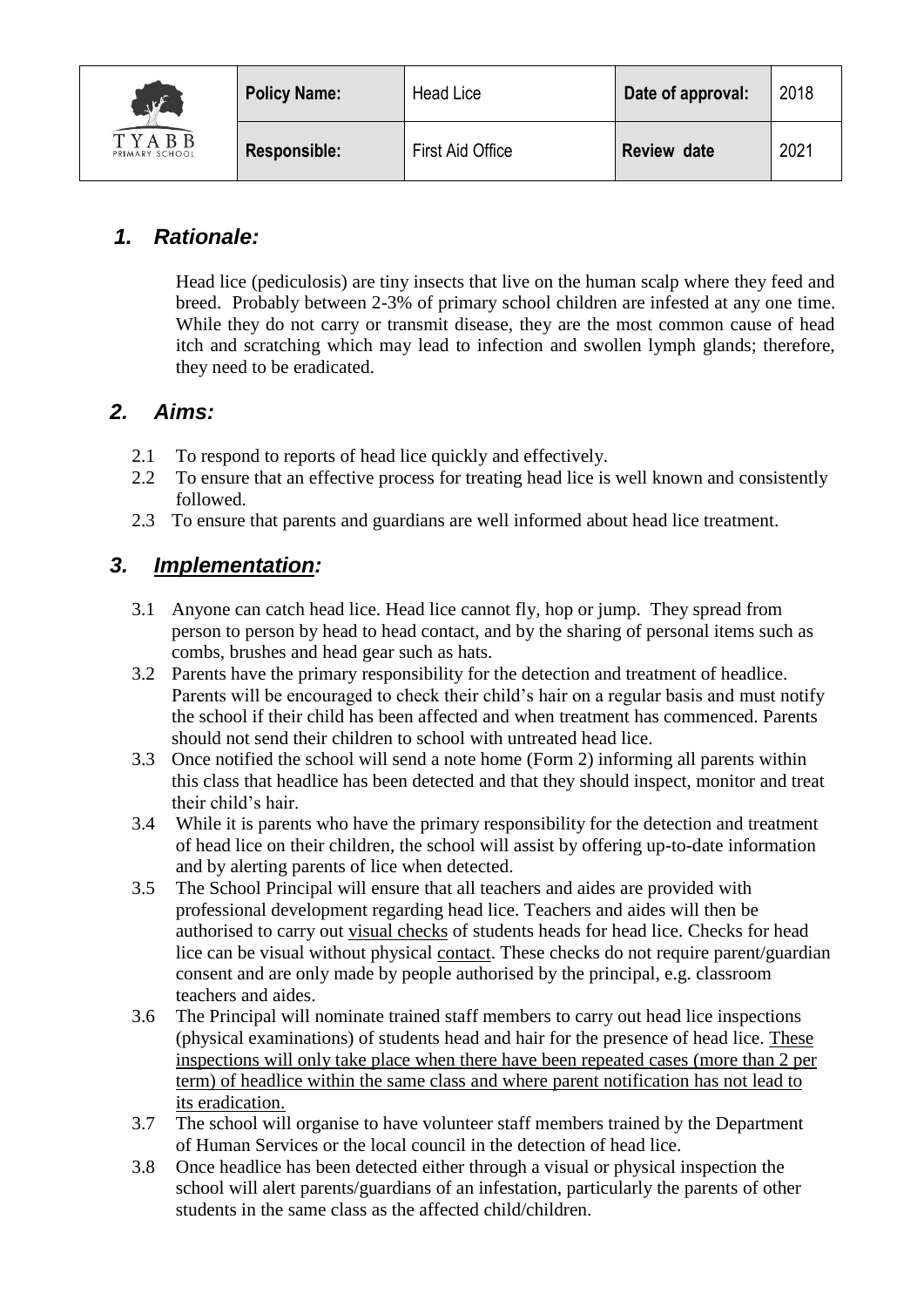| $\frac{1}{2}$<br>TYABB<br>PRIMARY SCHOOL | <b>Policy Name:</b> | <b>Head Lice</b> | Date of approval:  | 2018 |
|------------------------------------------|---------------------|------------------|--------------------|------|
|                                          | <b>Responsible:</b> | First Aid Office | <b>Review date</b> | 2021 |

- 3.9 The school will ask parents to sign a permission form allowing their children to be inspected by a trained staff member for the presence of head lice. Only children whose parents have returned the permission form (which forms part of the enrolment form and covers the duration of their schooling – refer to Form 1) will be inspected, however, all students may be visually checked.
- 3.10 After a class has had a head check, parents will be provided with a confidential report indicating the results of the screening (see Form 3 below), as well as advice on the latest information regarding head lice and their treatment and prevention.
- 3.11 The Principal will ensure that the parents of any child found to have live lice are informed that their child is to be excluded from attending school until appropriate treatment has commenced. Exclusion only refers to those children who have live head lice and does not refer to head lice eggs.
- 3.12 It is our school's policy that when live eggs are detected parents will be contacted to collect their child and commence immediate treatment.
- 3.13 If the school is unable to reach a parent or parents are not available to collect their child, this child will be discretely monitored and a note will be sent home at the conclusion of the day.
- 3.14 The Principal will ensure that information relating to the prevention and eradication of headlice appears throughout the year in the school newsletter, particularly at times of heavy outbreaks.
- 3.15 Teachers will provide classroom activities/discussions that give students an understanding of the habits and life-cycle of head lice in order to remove any stigma or 'bullying' associated with the issue.
- 3.16 The discovery of head lice can be a sensitive issue. Our school will exercise sensitivity towards this issue and will avoid any student distress by maintaining student confidentiality.

### *Evaluation:*

The Headlice Policy will be reviewed as part of the school's review cycle or as directed by the Department of Education and Early Childhood Development.

#### *References:*

School's Policy and Advisory Guide

www.education.vic.gov.au/school/principals/health/Pages/headlice.aspx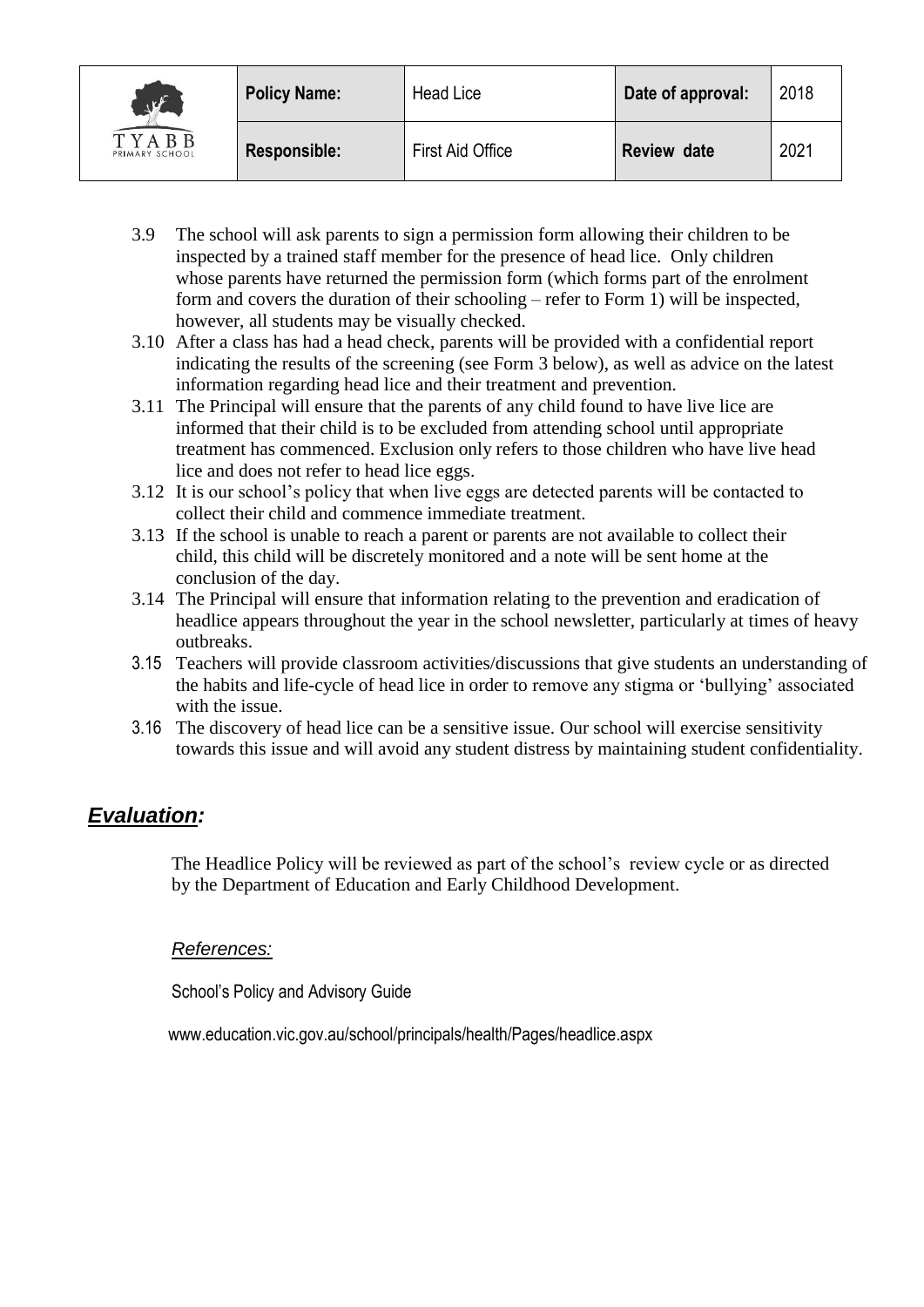

**Policy Name:** | Head Lice | Date of approval: | 2018

#### **CONSENT FORM TO CONDUCT HEAD LICE INSPECTIONS**

#### **Permission to cover the duration of the student's schooling at Tyabb Primary School**

Head lice (pediculosis) are tiny insects that live on the human scalp where they feed and breed. Anyone can catch head lice and often 2-3% of primary school children are infested at any one time. Head lice cannot fly, hop or jump. They spread from person to person by head to head contact, and by the sharing of personal items such as combs, brushes and head gear such as hats. While they do not carry or transmit disease, they are the most common cause of head itch and scratching which may lead to infection and swollen lymph glands; therefore, they need to be eradicated.

Throughout your child's schooling, there may be times when we need to conduct a headlice inspection. These inspections can be visual (not requiring parent consent) or physical which involves checking through a child's hair. Physical inspections require parent consent and will only occur when there have been several reported cases of headlice and parent notification has not stopped its spread. These inspections will be conducted by a trained person approved by the Principal and School Council.

The school is aware that this can be a sensitive issue and is committed to maintaining student confidentiality and avoiding student distress. Before any inspections are conducted the person conducting the inspections will explain to all students what is being done and why, emphasising to students that the presence of head lice does not mean that their hair is less clean or well kept than anyone else's and that this is very common. It will also be pointed out that head lice can be itchy and annoying and that it can be easily treated.

The person conducting the inspection will check through each student's hair to see if any lice or eggs are present. When an inspection has occurred all parents will be notified of the results and if headlice has been detected parents will be provided with information on the appropriate treatment.

Please note that health regulations requires that where a child has live head lice, that child should not return to school until appropriate treatment has commenced.

I hereby give my consent for the above named child to participate in the school's head lice inspection program for the duration of their schooling at this school.

**Signature of parent/guardian: …………………………………………. Date……………………**

*Please inform the school if guardianship/custody changes for your child, as this form will need to be re-signed to reflect these changes. Please also inform the school in writing if you no longer wish to provide consent for the school to undertake head lice inspections for your child.*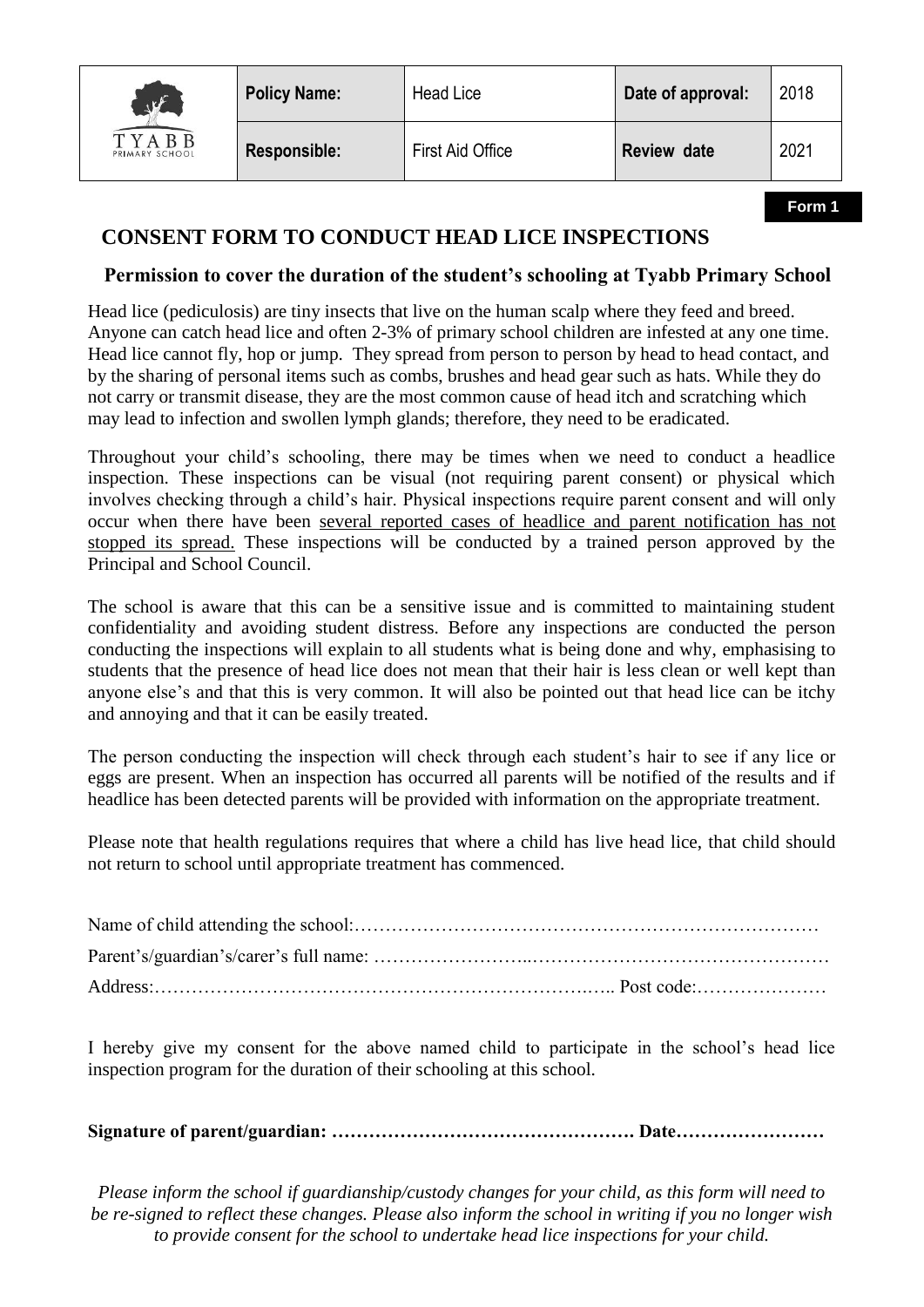

# **HEAD LICE NOTIFICATION – Form 2**

Dear Parents,

We have been notified of Head Lice in the Grade ....... area. We ask that you please check your children's hair very carefully and if eggs or lice are detected then treatment is necessary before sending the child back to school.

**All eggs must be removed manually** so that they do not hatch. It has been recommended by the Mornington Peninsula Shire that after treatment, the use of a cheap conditioner combed through dry hair for 10 days will remove any remaining eggs which, if left, will go on to hatch and start the cycle again. The shell of the egg is becoming resistant to some of the solutions and the eggs, even after treatment, can still go on to hatch. As Head Lice are highly contagious it is suggested that all members of the family are checked at this time. Please notify the school of the situation. We have an excellent brochure at the school office if you need more information.

# **It is also important that children are reminded not to share hats, brushes, combs, scarves etc and that long hair be tied back to avoid infestation.**

We ask for your co-operation in this matter so that we do not have a major outbreak throughout the school.

# **HEAD LICE CHECK REPORT SHEET – Form 3**

Due to several recent cases of head lice in your child's class we have conducted a head lice inspection. Your child was checked today by our trained staff at school for the presence of head lice.

The results of the check are:

 $\Box$  No lice or eggs detected.

- $\Box$  Eggs were found.
- $\Box$  Live lice were found.

Therefore the following action is required:-

- No action required.
- $\Box$  Child's hair must be treated with a method that has killed or removed live lice before the child is returned to school.